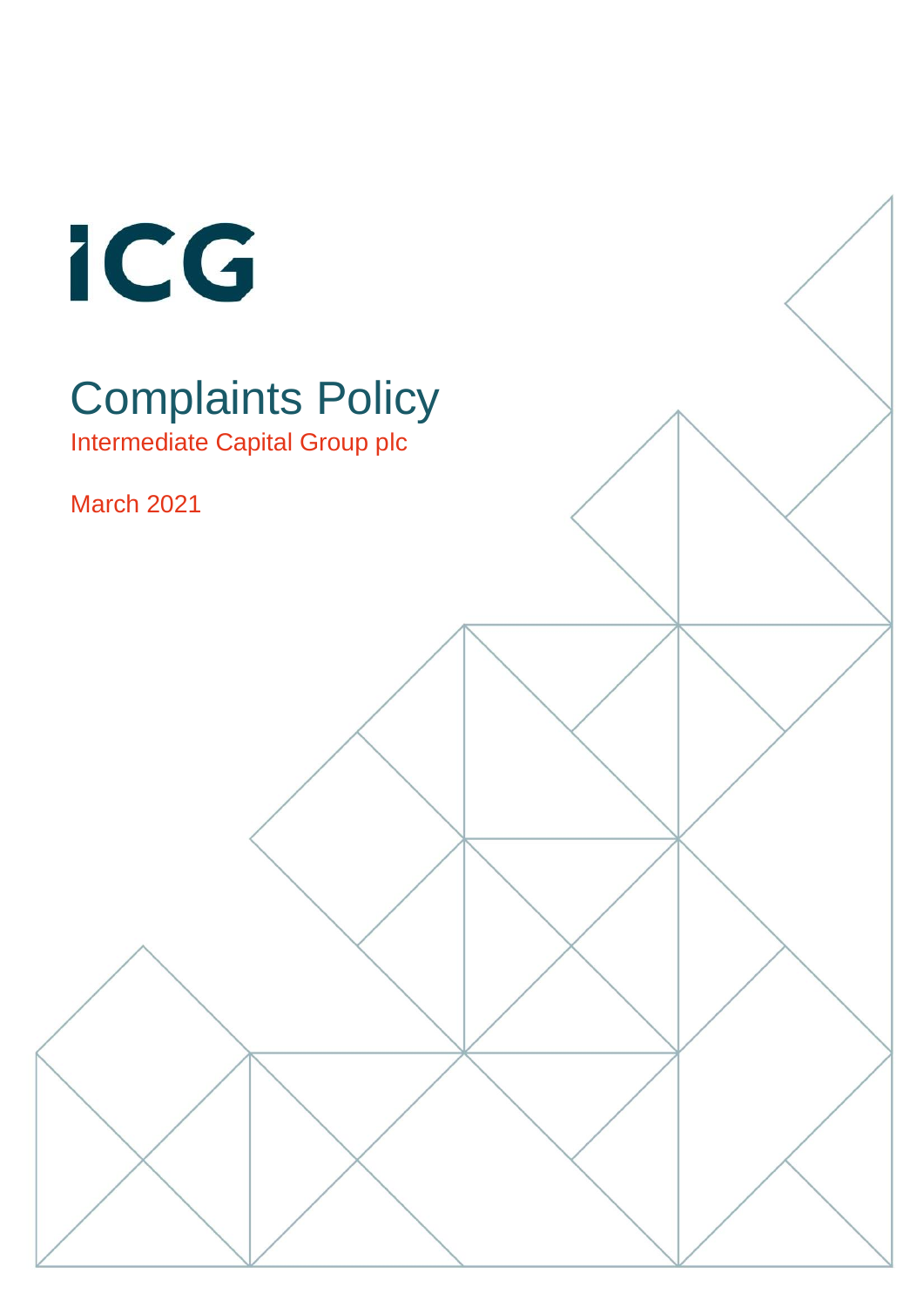# **INTERMEDIATE CAPITAL GROUP PLC, INTERMEDIATE CAPITAL MANAGERS LIMITED and ICG ALTERNATIVE INVESTMENT LIMITED**

## **Complaints**

A complaint is any oral or written expression of dissatisfaction, whether justified or not, from or on behalf of, a Client regarding the provision of, or failure to provide, a financial service.

All complaints received from a person, an ICG Fund, an underlying investor in an ICG Fund or a segregated (or potential) mandate client (together, "Clients") will be reviewed objectively and any complainant treated fairly.

ICG Group and its affiliates ("ICG") takes all complaints seriously and this Policy outlines the steps ICG will take in managing complaints from potential, actual or former Clients.

## **Contacts**

ICG Compliance is responsible for the management and oversight of complaints at ICG.

You may make your complaint by letter at:

Intermediate Capital Group plc

Procession House 55 Ludgate Hill London, EC4M 7JW

Attn: Head of International Compliance

Alternatively, you may submit the complaint verbally by contacting Compliance on

+44 (0) 203 201 7700

You do not need to make the complaint in writing, but it would help our investigation if you could set all the details clearly in your communication.

ICG does not charge a complaint handling fee.